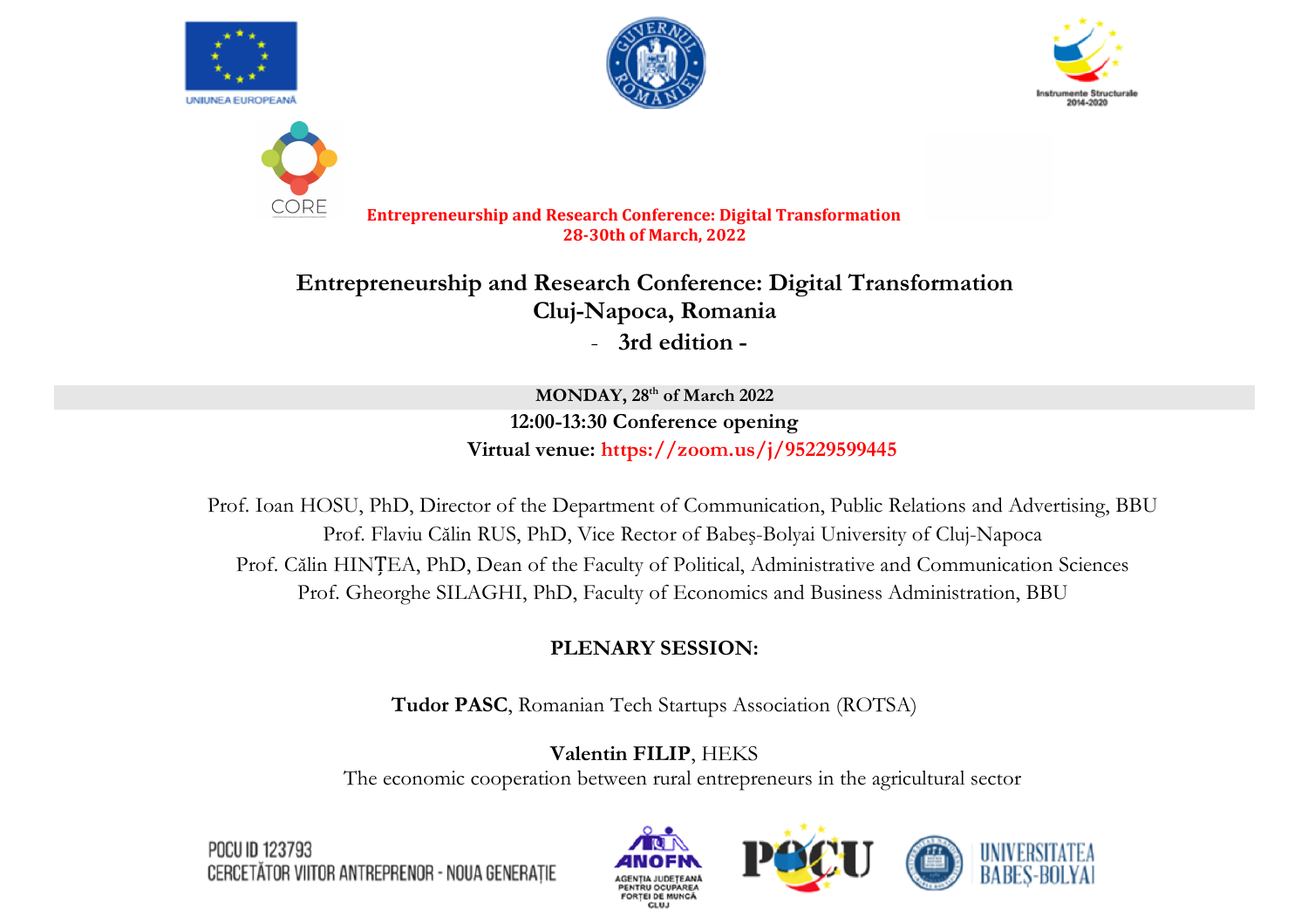







> **MONDAY, 28th of March 2022 16:30 – 19:00** Panel presentations **PANEL 1: HISTORY & SOCIETY Moderator: Marius LAZĂR, PhD Virtual venue**: **https://zoom.us/j/91960267289**

**Bianca OLTEANU** Frescoes and use of pigments in the Roman world

**Iulian LEONTI** Flying and walking over the prehistoric site from Susani - Deluț (Traian Vuia commune, Timiș county, Romania)

**Andreea FARCANE** Sixteenth-century Dietary Decrees on the subject - ''The Reformation and the Romanians in Transylvania'

**Mihaela Ecaterina KEZDI** School legislation in the dualist period in Transylvania 1857-1918

**POCU ID 123793** 

**Gabriel HOZA** The position of consistorial notary in the Episcopate of Gherla in the second half of the 19th century, beginning of the 20th century

CERCETĂTOR VIITOR ANTREPRENOR - NOUA GENERAȚIE

**Daniel BARNA** 1943, Year of Canonical Visits in the Gheco-Catholic Episcopate of Cluj-Gherla

**Andreea DODOȘI, Melania LEȘE** Short analysis: The Antonescu regime and the Holocaust matter. Legislation, press.

**Alexandra-Valentina MIHALI** Considerations on the Feminist Movement during the XIX th -XX th Century. A comparative look regarding French, German, British and American Areas

**Mihaela BUCUR RUSU**  The Communist woman, between lying and conventional



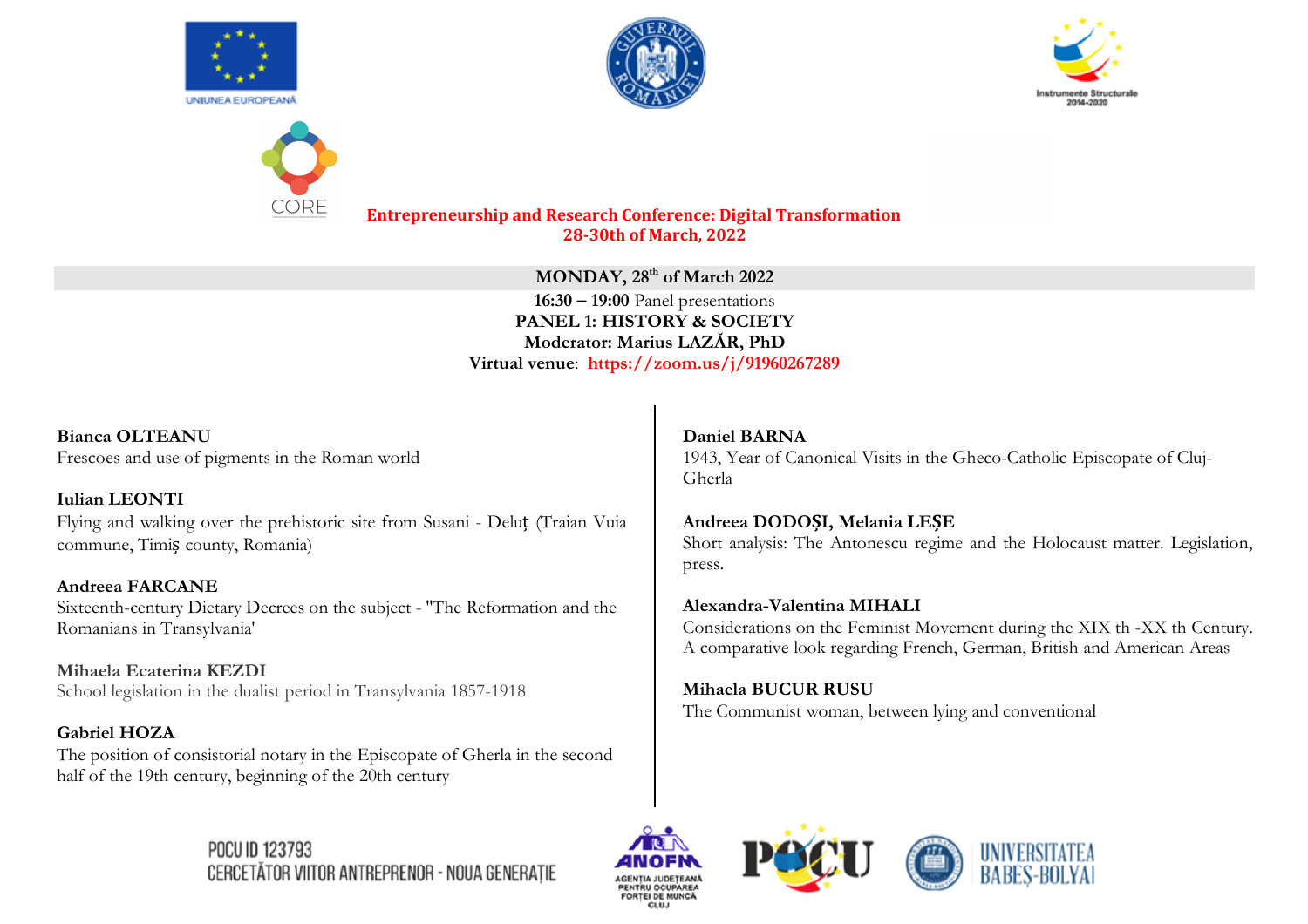









### **Susana DRAGOMIR, Ioan HOSU**

The narratives of hate used in the inter-war propaganda and during the postcommunist era by the Romanian parties labeled as far-right

# **Titi-Vasile DALALĂU**

"23 August 1944" in post-communist cinema

## **Gheorge NADOLEANU, Ana Rodica STĂICULESCU, Emanuela BRAN**

Eastern Orthodoxy as a Resource of Ethics and Social Sustainability for the Challenges Faced by the Digital Transformation of Society

## **Amalia Diana BARBĂ**

Elements of anthroponymy in the rural cemetery space. Case study: female onomastics from the Upper Cemetery, Nădlac (Arad)

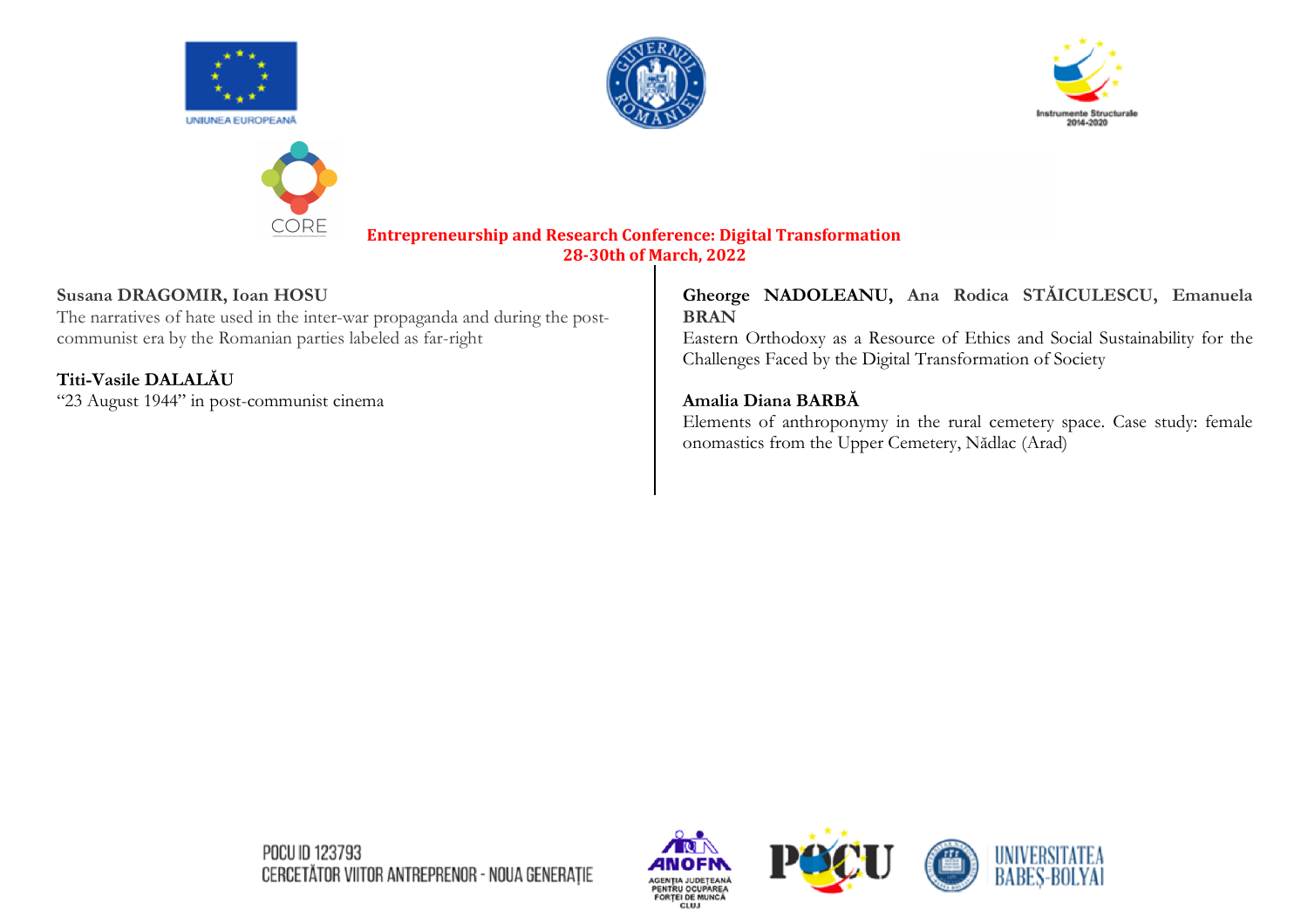









**Entrepreneurship and Research Conference: Digital Transformation 28-30th of March, 2022 TUESDAY, 29th of March 2022 10:00 – 11:30** Panel presentations **PANEL 2: Round table Virtual venue: https://zoom.us/j/99918873672**

# **SPEAKERS:**

#### **Claudia CHIOREAN**, PhD

The perceived stress of a successful speaker

## **Adela FOFIU**, PhD

Transformation in Social Research Processes - Lessons from the History of Content Analysis. From the manual analysis of political propaganda to machine learning in news analytics.

> **Florina RUSSU,** GLOBAL EDUPRENEUR EDUpreneurship. Business and Education are getting married

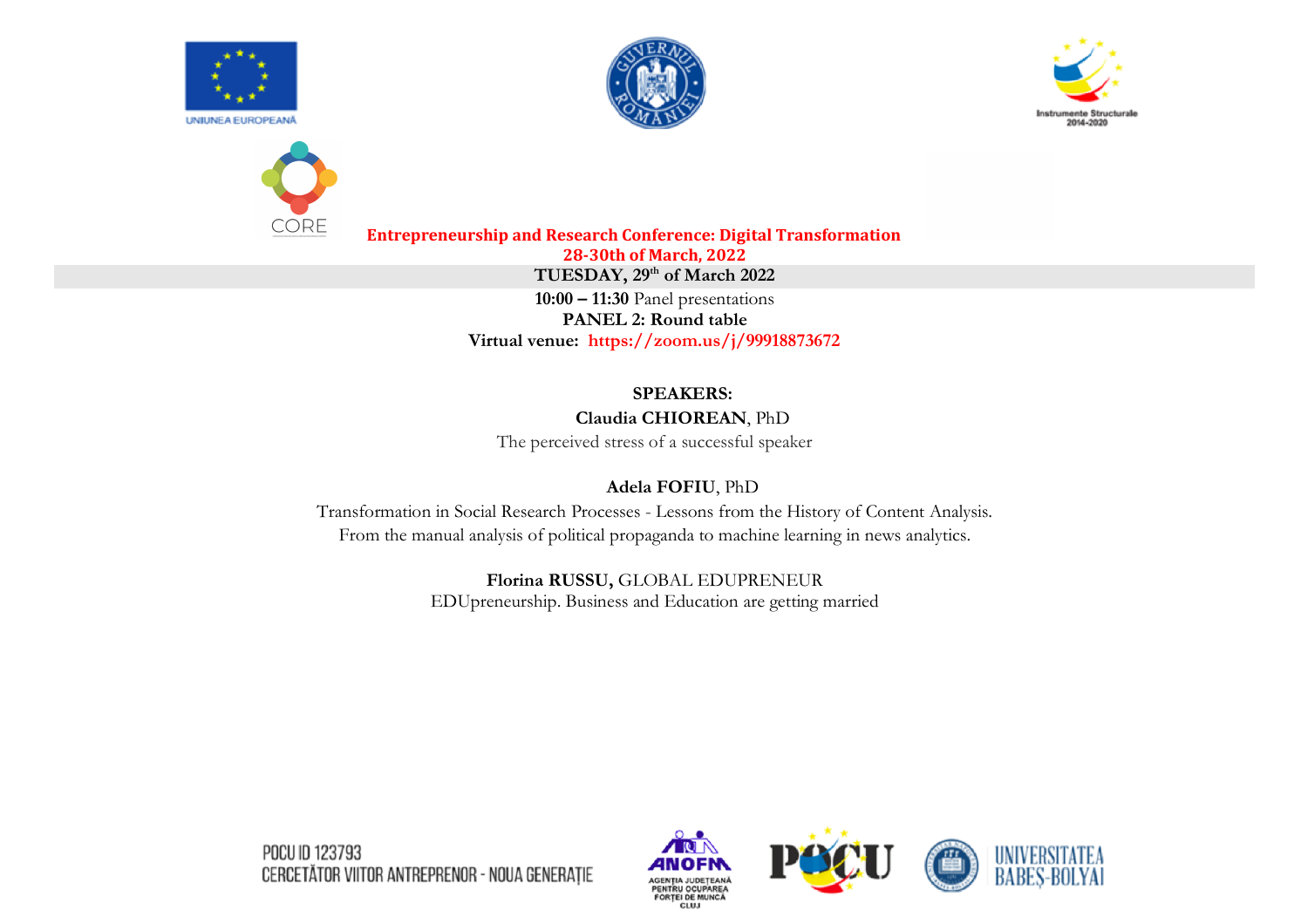









#### Simona Andreea GĂBOREAN

Estimating the Impact of Economic And Financial Constraints On The Russian Federation And The International Community In The Politico-Military Context

Ana-Maria BUIA The Effects of the Great Economic Crisis on the Romanian Banking System

Violeta VIJULIE Risks of Misunderstanding Digital Transformation. Digitization of Bureaucracy and Bureaucracy of digitization

Diana Hidan Digital divide during the COVID-19 pandemic

**Dorel DANCIU** Digitization in Public Health Sector: Lessons Learned from Pandemic

Marcela-Sefora NEMȚEANU, Dan-Cristian DABIJA The Role of Organizational Support in Increasing Service Quality Orientation Among Medical Volunteers In COVID-19 Pandemic Context

Maria VĂLEAN, Georgiana BIGEA Digitalization and Green Economy Dialogue Preventing Conflict In Sustainable Construction & Demolition Waste Management

**Radu MARIAN** Voluntary or Imposed Regulation on Environmental Reporting?

Mădălin PĂLĂCEAN Is digital transformation the future in airport management? A research about the benefits of implementing digital technologies in small airports

Georgiana BIGEA Conflict Dynamics Emerging from Giving A Voice To Employees/ The Case Of The Platform Undelucram.Ro

Doru SUPEALĂ The Strategic Contribution of People, Purpose, Principles, And Perks To The **Employer Brand** 





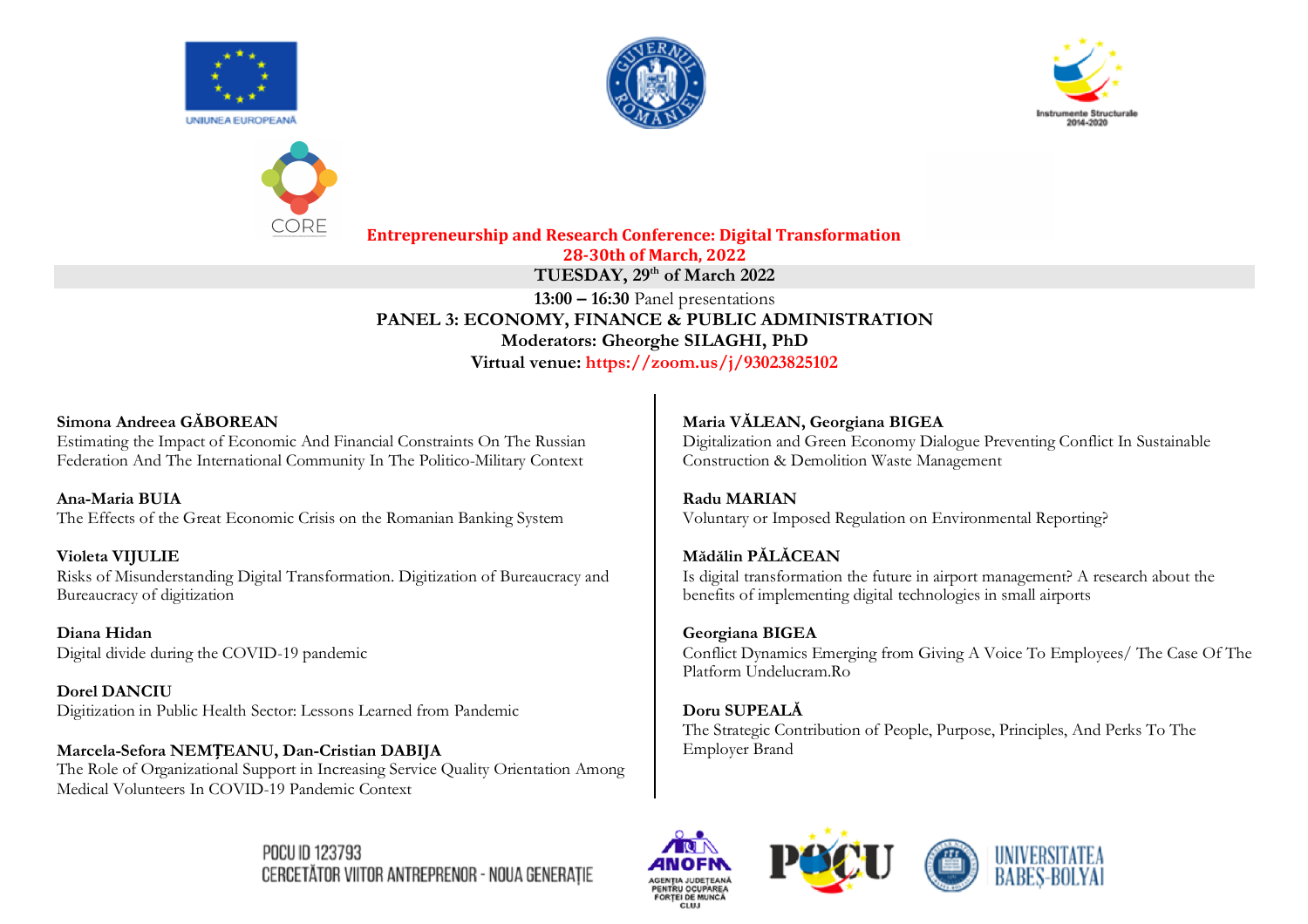







**Loredana BERTIȘAN-POP** The press industry as a business. Evolution and possible forms of financing at present

**Arina MOGA**  The Business model of Romanian news televisions

**Dan MOCAN** Study On The Financing Of Romanian And Foreign Public Universities And The Control Of These Funds

**M. Dan, A. Mihăilă, and E. Crişan** A literature review on university – industry collaborative projects

**Radu-Dan IRINI** Understanding the main arguments behind the implementation of diversity management initiatives

**Cătălin Daniel POP** Treaty adoption law – empirical study on the temporal efficacy of the parliamentary procedure

#### **Olivia-Victoria COZMUȚA**

The new generation of Europeans. Romanian young people's confidence in the European Union and factors that influence their degree of trust

#### **Alexandru-Andrei IVAN** The impact of participatory budgeting on political participation and civic engagement: an international analysis, and the potential for Romania

#### **Raluca Andrea VIDRAȘCU, Ana-Maria TEODORESCU**

New Channel to Attract Investors in an Emergent Market: Equity Crowdfunding Platforms-Seedblink.com Case

## **Ruxandra PĂDURARU, Corneliu Samuel STANCU**

Co-designing. Urban transformation through citizens eyes

## **Cristian GAVRILOAIA**

Open Government Partnership. Realities and perspectives in Romania

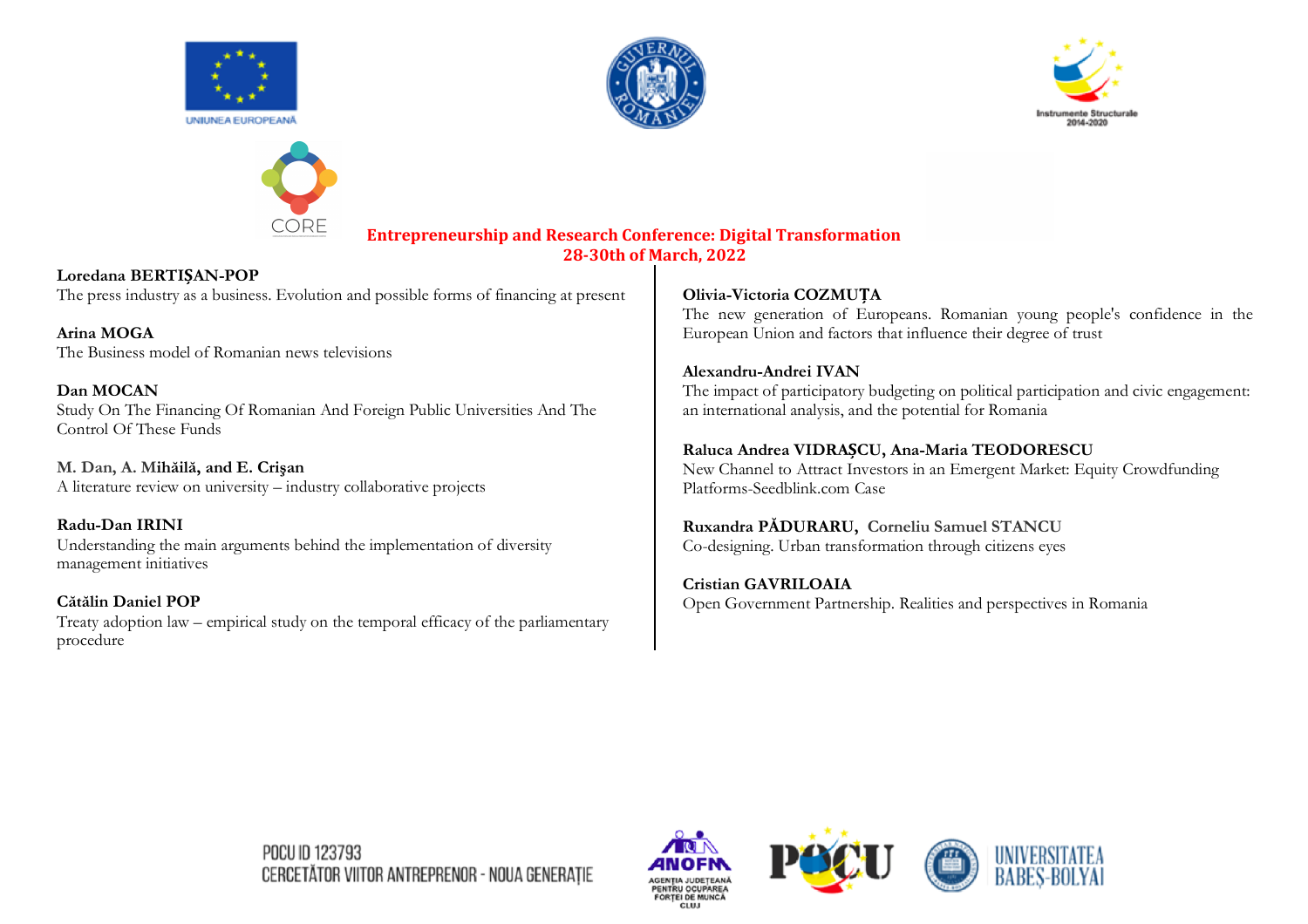

Samira CÎRLIG

**Mark LUKACS** 

Cosmin GHETĂU

**Florina PASCU** 

Ion NEGRILĂ

Rodica Florina PRISĂCARU



Situations generating attitudes of bullying in pre-university education







The role of the family in juvenile justice system

Silica-Valerica FLOREA The penitentiary as a total institution. Violation of detainees' rights





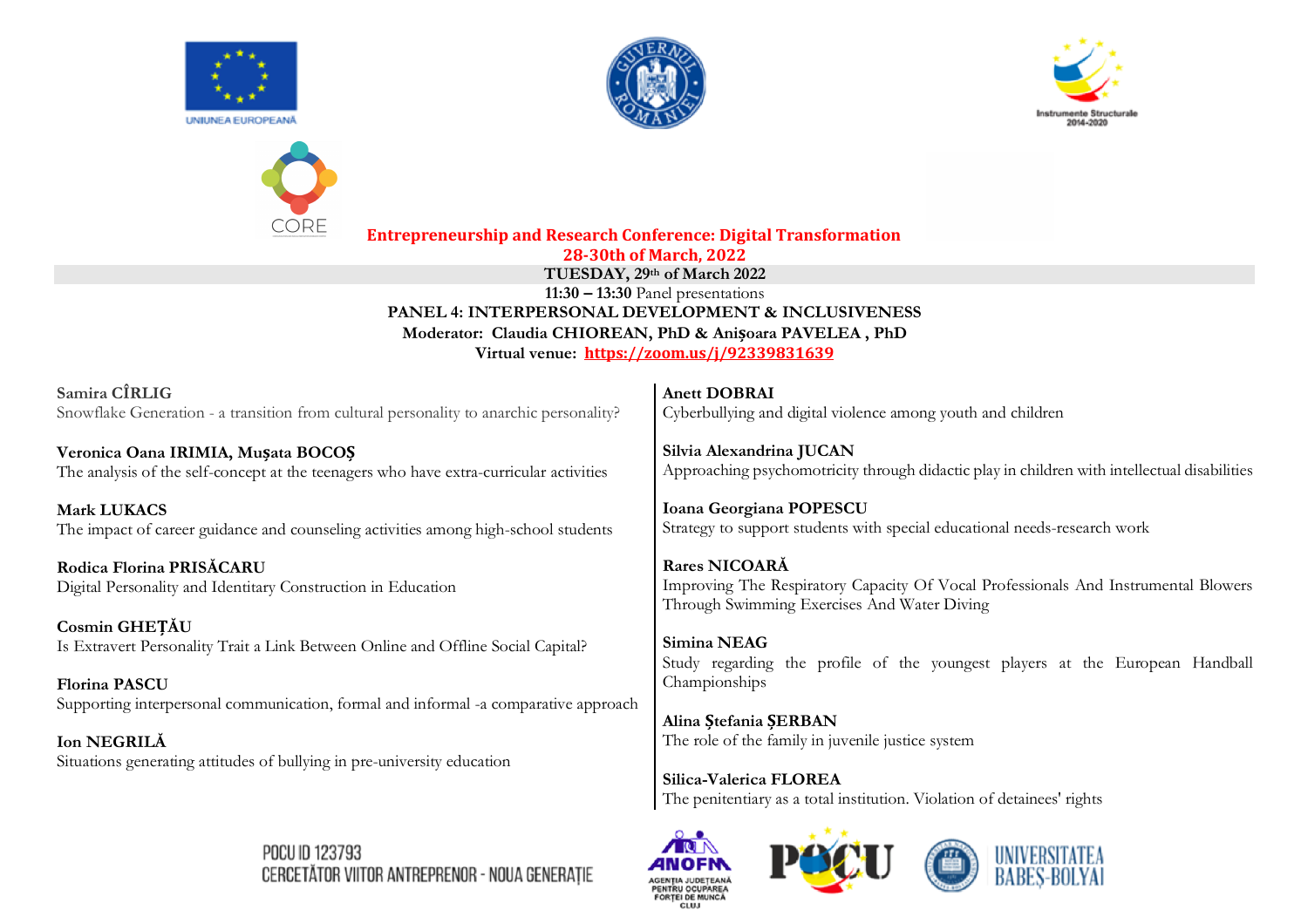







**TUESDAY, 29th of March 2022**

**14:00 – 16:00** Panel presentations

**PANEL 5: EDUCATION & LEARNING Moderator: Claudia CRIȘAN, PhD & Andreea VOINA , PhD Virtual venue**: **https://zoom.us/j/98951442953**

**Roxana Mădălina CRISTEA** Pre-university Teachers' Experiences with Digital Learning Technologies: A Thematic Analysis

**Lavinia ȘUTEU** Self-Efficacy And Perceived Academic Stress In Prospective Elementary Teachers

**Irina ACATRINEI** Professional training of Romanian teachers in multigrading teaching

**Ancuța-Eugenia STAVAR , Ramona Gabriela HOSU** Parenting and New Media. The Need for Information from Niche Sources

**Diana-Maria DESPINA** Work - between tradition and innovation in Romania. New perspectives on work during the COVID-19 pandemic

**Bianca Mădălina POPA** The impact of telework on work-life balance

**Lavinia ICHIM** School. Post COVID-19

**Crina DEHELEAN** Education during COVID-19 pandemics

**Loredana OLTEANU, Lorian OLTEANU** Educational resources on the Internet

**Anna BOLDIZSÁR ZEYK** Media Literacy Education in Romanian

**Ionuț Mihai HORADRON** The book and its' universe









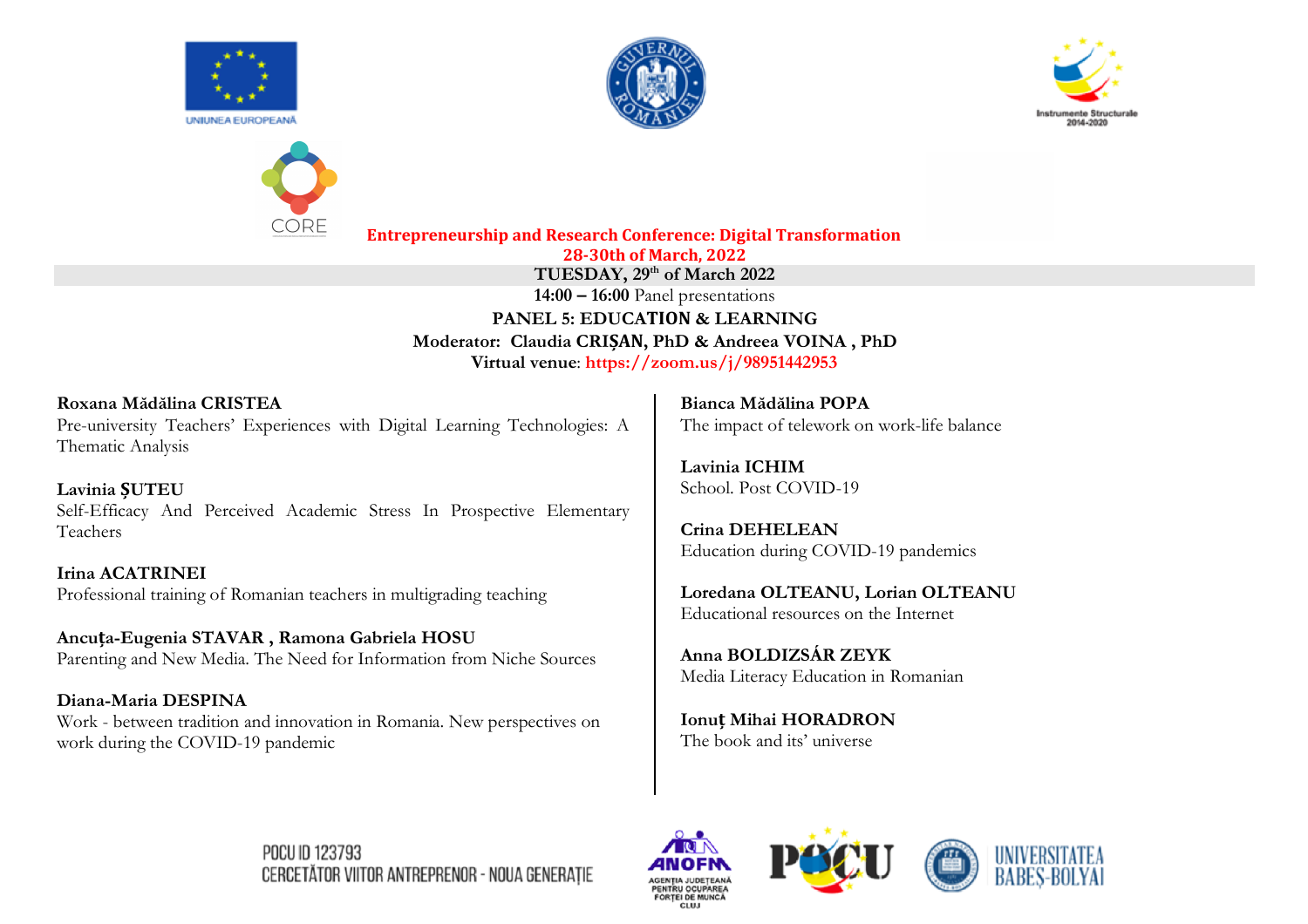







# **Eugenia CIOCOIU Alin MIHĂILĂ, Mădălina DAN**

Heritage books restoration and digitization

# **Gabriela FLORESCU, Anișoara PAVELEA, Lorina CULIC**

Technological developments in academic libraries

**Sandu FRUNZĂ** Communication as an authentic tool of philosophical consultancy

## **Luca Oana GĂIANU**

An analysis of the conceptual metaphors in Romanian and English in the medical field

## **Larisa-Andreea PĂLIE, Ramona Gabriela HOSU**

Sex Education, Religion and Identity Construction. Media Representations in "Republica"

# **TUESDAY, 29th of March 2022**

**17:00 – 19:00 PLENARY SESSION – Live Streaming On Facebook Virtual venue: https://zoom.us/j/96447041529 Moderator: Ioan HOSU, PhD & Mihnea STOICA, PhD Virtual venue**:

**SPEAKERS:**

**17:00 – 18:00 Marian VOICU**, Veridica

From anti-vaccine propaganda to war propaganda. Re-semanticization of misinformation narratives in Romania

# **18:00 – 19:00 Adam LELONEK,** Republican Institute - Bruxelles

Anti-Western Narratives used in the CEE in the actual context

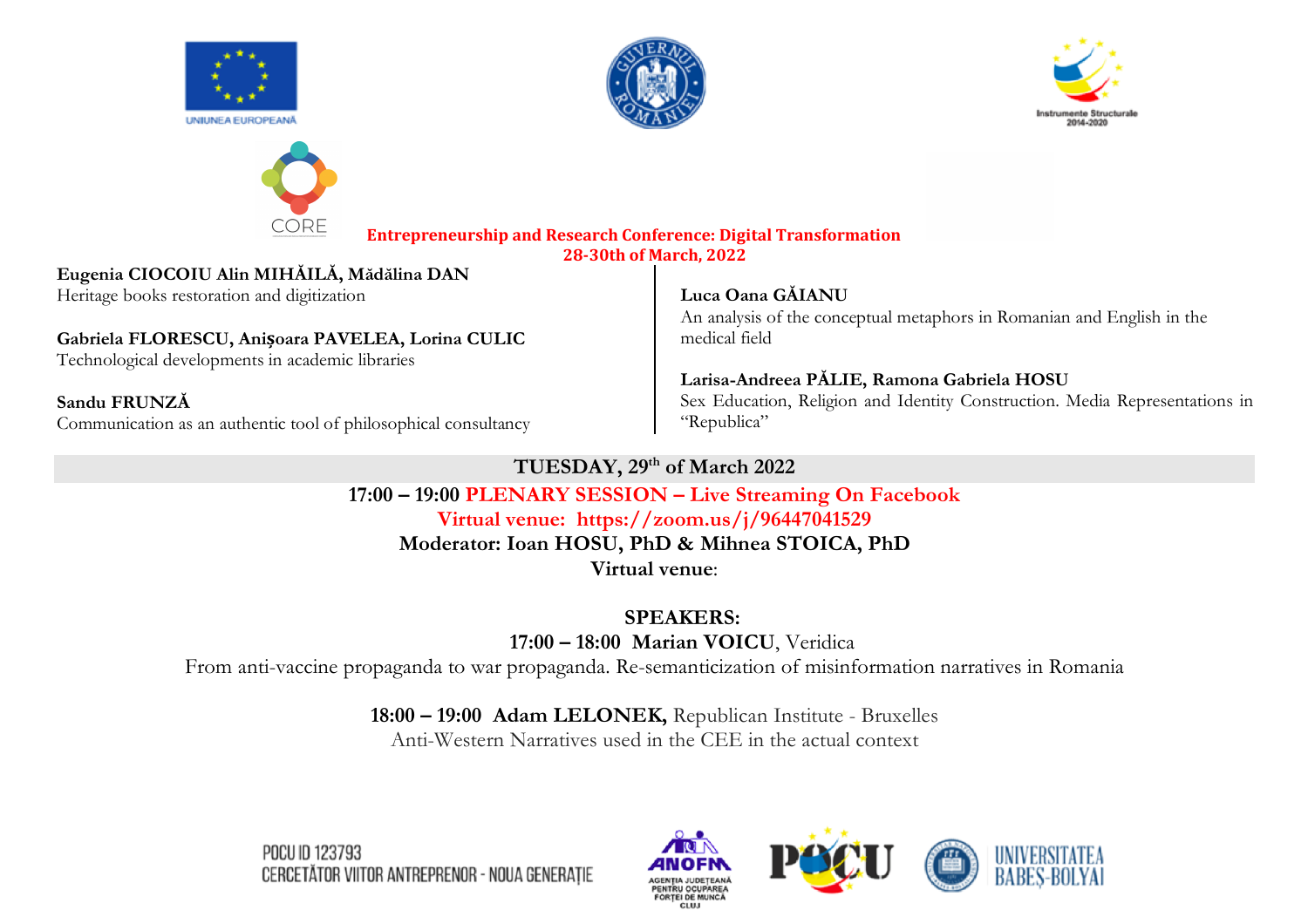







**Entrepreneurship and Research Conference: Digital Transformation 28-30th of March, 2022** WEDNESDAY,  $30<sup>th</sup>$  of March 2022 **14:30 – 17:00** Panel presentations **PANEL 6: ADVERTISING & DIGITAL SOCIETY Moderator: Ioana IANCU, PhD & Orsolya VINCZE , PhD Virtual venue: https://zoom.us/j/94255360694**

| Vladimir MILOSEVICI<br>Disinformation phenomenon in the context of the COVID-19 pandemic.<br>Counteracting various forms of fake-news | Dorin SPOALLER, Jessica PETRI<br>EU public health institutions. Social media and Covid19 vaccine. Content<br>communication, consumption, and perception |
|---------------------------------------------------------------------------------------------------------------------------------------|---------------------------------------------------------------------------------------------------------------------------------------------------------|
| Mihnea STOICA<br>Exploring Paths for Measuring Vulnerability to Populist Narratives using an<br>Online Interactive Platform           | Liliana CIȘMARIU, Ioan HOSU<br>Entrepreneurship Between Perception and Pandemic Reality                                                                 |
| Diana-Maria CORNEA<br>Polarizing Pandemic Attitudes Through Social Media: The Impact of Echo<br><b>Chambers and Filter Bubbles</b>    | <b>Saul POP</b><br>Visual communication of the official page RoVaccination in the first six months of<br>activity                                       |
| Andreea VOINA, Anisoara PAVELEA                                                                                                       | Loredana BERTIŞAN-POP                                                                                                                                   |
| Political narratives and campaign rhetoric of Romanian female mayors<br><b>Saul POP</b>                                               | Media representation of the bear Arthur killing in the national and international<br>press. Editorial patterns                                          |
| Visual representation of Harry and Meghan's royal wedding on the Reuters Pictures                                                     | <b>Adrian SUCILEA</b>                                                                                                                                   |
| Facebook page                                                                                                                         | Communication and visual identity elements in the online environment of some<br>institutions in Romania                                                 |
|                                                                                                                                       | $ -$                                                                                                                                                    |